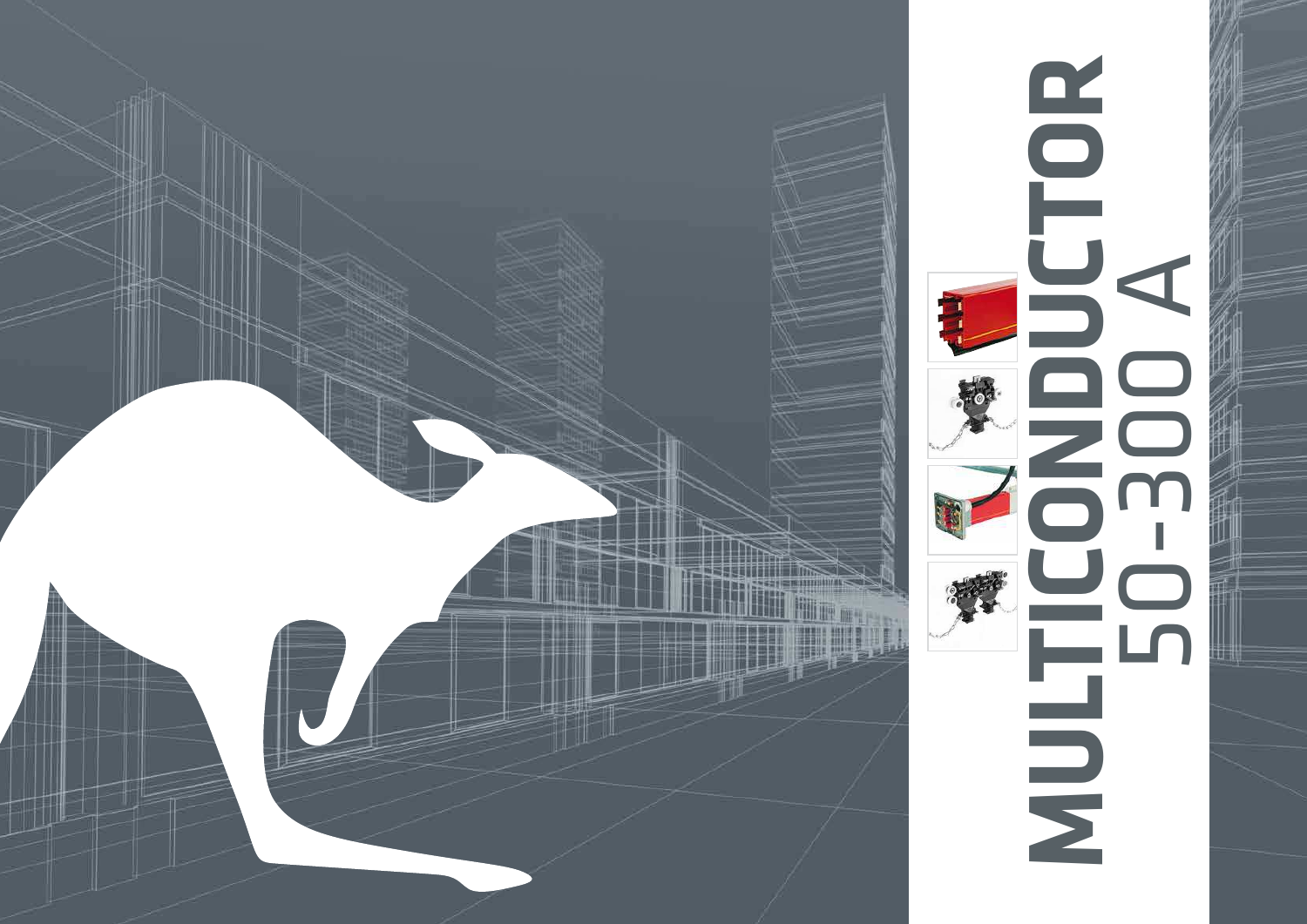- Sistema Trolley per carroponti, automazione, serre, taglio tessuti, tessile, sistemi manutenzione edifici
- Portate 50 A, 80 A, 100 A, 150 A, 200 A, 300 A
- Involucro in PVC contenente fino a 7 conduttori ininterrotti
- Regolabile a qualsiasi altezza
- Ridotta caduta di tensione
- Alta velocità di scorrimento
- Ideale per trasferire il segnale
- Manutenzione ridotta
- Trolley system for cranes, automation, greenhouses, cutting textile, workplace systems, building maintenance units
- Rating 50 A, 80 A, 100 A, 150 A, 200 A, 300 A
- PVC housing with space up to 7 uninterrupted conductors
- Possible to install at any height
- Low voltage drop
- High transfer speed
- Ideal for signal transmission
- Low maintenance

![](_page_1_Picture_18.jpeg)

 $\epsilon$ 

![](_page_1_Picture_19.jpeg)

![](_page_1_Picture_20.jpeg)

Il sistema - con profilo portante in PVC tipo RN7 o RNHS7 - è disponibile nelle portate da 50 fino a 300 A in esecuzione da 2 fino a 7 conduttori. Le linee vengono fornite in elementi di<br>profilo in PVC di lunghezza standard di 4 m, ed in tanti rotoli di nastro rame (della lunghezza<br>della linea fino ad un massimo di

Pur essendo disponibile - quando richiesto da speciali esigenze di impianto - il sistema a 2 o<br>3 conduttori, le esecuzioni di più ricorrente impiego sono quelle a 4 conduttori (3F + PE), a 5<br>conduttori (3F + N + PE) ed a

# **Trolley**

# 50-300 A

![](_page_1_Picture_21.jpeg)

![](_page_1_Picture_22.jpeg)

#### ESECUZIONE FINO A 7 CONDUTTORI TROLLEY CON PORTATE DA 50 - 80 - 100 - 150 - 200 - 300 A (750 V) EXECUTION UP TO 7 CONDUCTOR TROLLEY WITH RAITING 50 - 80 - 100 - 150 - 200 - 300 A (750 V)

Il sistema - con profilo portante RN7 o RNHS7- consente di realizzare portate da 200 a 300 A in esecuzione 3F + PE con l'impiego di 2 conduttori per ciascuna fase e del 7° conduttore quale conduttore di protezione.

The system - with PVC housing RNHS7 or RN 7 type- is available in rating from 50 A up to 300<br>A in execution from 2 up to 7 conductors . The lines are provided with PVC housing in standard<br>length of 4 m, and in many rolls o

Even if it is available - when required by special system requirements - the system of 2 or<br>3 conductors , the executions of the most frequently used are 4-conductors (3P + PE), 5<br>conductors (3P + N + PE ) and 6 and 7 cond

![](_page_1_Picture_40.jpeg)

5 conduttori in linee con curve onductors in lines with curves

![](_page_1_Picture_42.jpeg)

The system - with RN 7 or RNHS7 housing - allows you to create a range from 200 to 300 A in 3P + PE execution with the use of two conductors for each phase and the 7th conductor which protective conductor.

| CORRENTE<br>NOMINALE [A]<br>NOMINAL<br>CURRENT [A] | NUMERO DEI<br>CONDUTTORI<br>NUMBER OF<br>CONDUCTORS           | CODICE RN7<br>CODE RN7 | <b>CODICE RNHS7</b><br>CODE RNHS7 |  |  |  |
|----------------------------------------------------|---------------------------------------------------------------|------------------------|-----------------------------------|--|--|--|
| 50                                                 | 4                                                             | RN7-4-50               | RNHS7-4-50                        |  |  |  |
| 50                                                 | 5                                                             | RN7-5-50               | <b>RNHS7-5-50</b>                 |  |  |  |
| 50                                                 | 6                                                             | RN7-6-50               | RNHS7-6-50                        |  |  |  |
| 50                                                 | $\overline{7}$                                                | RN7-7-50               | RNH57-7-50                        |  |  |  |
| 80                                                 | 4                                                             | RN7-4-80               | RNH57-4-80                        |  |  |  |
| 80                                                 | 5                                                             | RN7-5-80               | RNH57-5-80                        |  |  |  |
| 80                                                 | 6                                                             | RN7-6-80               | RNHS7-6-80                        |  |  |  |
| 80                                                 | 7                                                             | RN7-7-80               | <b>RNHS7-7-80</b>                 |  |  |  |
| 100                                                | 4                                                             | RN7-4-100              | RNHS7-4-100                       |  |  |  |
| 100                                                | 5                                                             | RN7-5-100              | RNHS7-5-100                       |  |  |  |
| 100                                                | ĥ                                                             | RN7-6-100              | RNHS7-6-100                       |  |  |  |
| 100                                                | 7                                                             | RN7-7-100              | RNH57-7-100                       |  |  |  |
| 150                                                | 4                                                             | RN7-4-150              | RNHS7-4-150                       |  |  |  |
| 150                                                | 5                                                             | RN7-5-150              | RNHS7-5-150                       |  |  |  |
| 150                                                | 6                                                             | RN7-6-150              | RNHS7-6-150                       |  |  |  |
| 150                                                | 7                                                             | RN7-7-150              | RNHS7-7-150                       |  |  |  |
| $200 -$                                            | 7 (2X3F+1PE)                                                  | RN7-4-200              | RNHS7-4-200                       |  |  |  |
| 300                                                | 7 (2x3F+1PE)                                                  | RN7-4-300              | RNHS7-4-300                       |  |  |  |
| Urto all'intaglio . Notch shock strenght           | <b>DATI TECNICI PROFILO PORTANTE . TECHNICAL DATA HOUSING</b> |                        | $5 - 10$ kj/m <sup>2</sup>        |  |  |  |
| Modulo olacticità e Elacticity modulo              |                                                               |                        | 2500/JODD N /mm2                  |  |  |  |

| OF LO GIT IT LOCKED TINO LETTER IT STILL STEEL IT CITED IT. | $J = 10 N / 111$                            |
|-------------------------------------------------------------|---------------------------------------------|
| Modulo elasticità . Elasticity module                       | 2500/3000 N/mm <sup>2</sup>                 |
| Dilatazione lineare • Linear expansion                      | 70 • 10 $\cdot$ <sup>6</sup> m/m/ $\cdot$ C |
| Resistenza volumetrica • Volumetric resistance              | $>4$ • 10 <sup>15</sup> Ω/cm                |
| Rigidità dielettrica · Dielectric rigidity                  | >30 kv/mm                                   |
| Autoestinguenza · Self-extinguishing                        | $UI$ 94 $V0$                                |
|                                                             |                                             |

| <b>CADUTA DI TENSIONE . VOLTAGE DROP</b>                                                             |                                                       |            |
|------------------------------------------------------------------------------------------------------|-------------------------------------------------------|------------|
| T. AMB.: $20^{\circ}$ C - Cos $\varphi$ =1                                                           |                                                       |            |
| $\overline{A}$                                                                                       | CADUTA DI TENSIONE V/M/A<br><b>VOLTAGE DROP V/M/A</b> |            |
| 50                                                                                                   | 0.00339                                               |            |
| 80                                                                                                   | 0.00217                                               | 5 c<br>5 c |
| 100                                                                                                  | 0.00119                                               |            |
| 150                                                                                                  | 0.00092                                               |            |
| MOLTIPLICATORI PER TEMPERATURA AMBIENTE OLTRE I 20°C<br>MULTIPLIER FOR AMBIENT TEMPERATURE OVER 20°C |                                                       |            |
| TEMPERATURA AMBIENTE<br>AMBIENT TEMPERATURE                                                          | MOLTIPLICATORE<br>MULTIPLIER                          |            |
| 35°C                                                                                                 | 1.079                                                 |            |
| $45^{\circ}$ r                                                                                       | 1.118                                                 |            |

55°C 1,157

![](_page_1_Picture_35.jpeg)

![](_page_1_Picture_36.jpeg)

![](_page_1_Picture_37.jpeg)

7 conduttori 3F + PE + 3 cond. segnali o dati 7 conductors 3P + PE + 3 cond. signals or data

7 conduttori 2 cond. per fase in parallelo + PE 200 e 300 A 7 conductors 2 cond. for phase in parallel + PE 200 and 300 A

![](_page_1_Picture_49.jpeg)

4 conduttori 3F + PE 4 conductors 3F + PE 5 conduttori 3F + N + PE 5 conductors 3F + N + PE

6 conduttori 3F + N + PE + cond. controllo (c) 6 conductors 3P + N + PE control cond. (c)

![](_page_1_Picture_46.jpeg)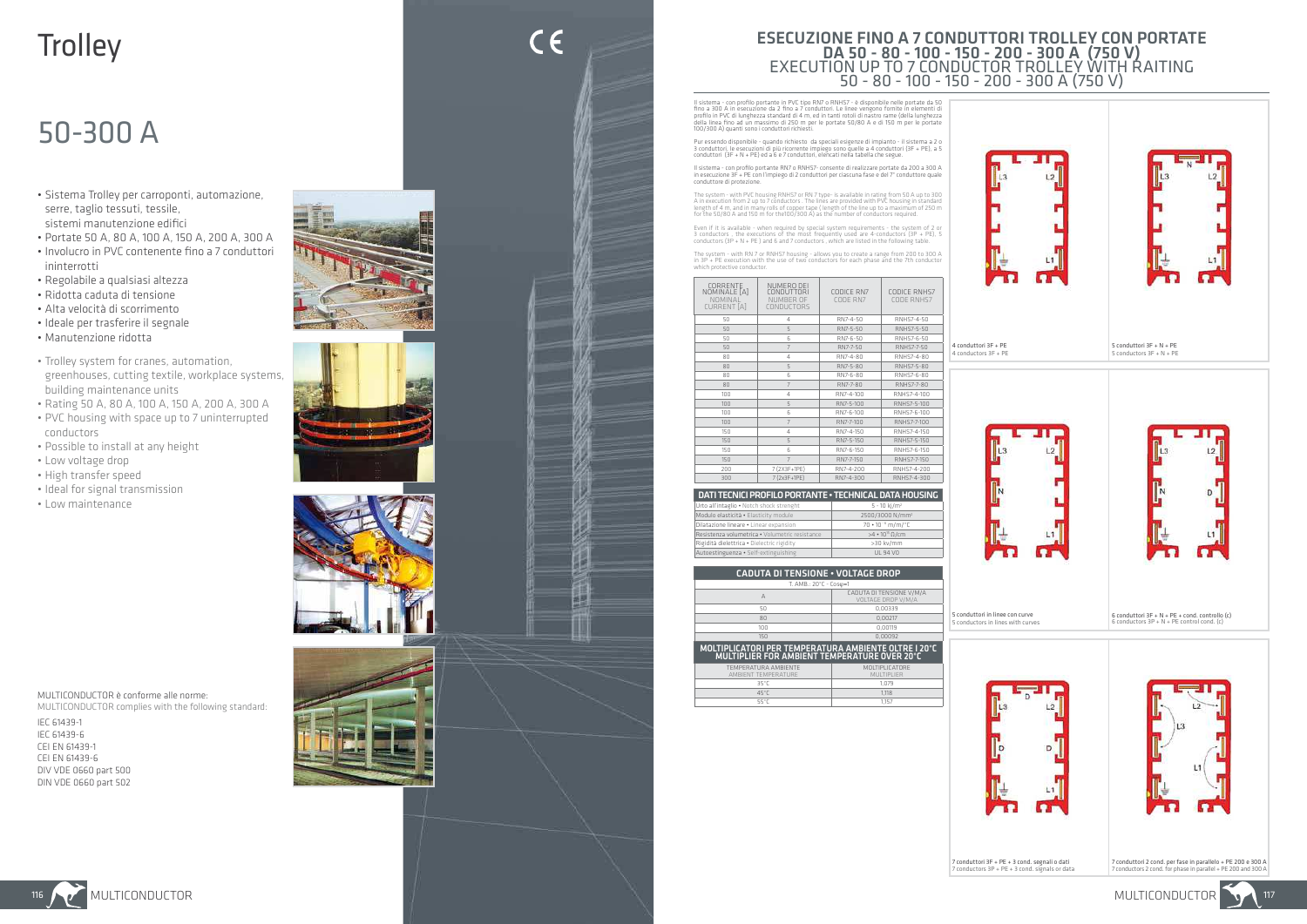### PROFILO PORTANTE TIPO RN7 • HOUSING TYPE RN7

## COPRIFESSURA IN GOMMA • SEALING STRIP (COD. AS7-C)

#### GRADO DI PROTEZIONE • PROTECTION DEGREE

#### PROFILO PORTANTE TIPO RNHS7 CON PROLUNGA "SALVADITO" HOUSING TYPE RNHS7 WITH EXTENSION "FINGER GUARD"

Il profilo è inoltre provvisto di un inserto giallo continuo, per semplificare il montaggio, che garantisce l'esatto posizionamento delle singole guaine.<br>Per applicazioni con altre temperature ambientali (-20° + 80°C) è previsto il profilo RNV7<br>(di colore grigio chiaro).

Guaine in PVC autoestinguente stabilizzato che raggiunge temperature d'esercizio da -30° a +60° C dotato di un particolare che impedisce l'introduzione del carrello in modo errato (A).

Sheats in self-extinguishing stabilized PVC that get to temperatures of exercise from -30°<br>to +60°C with a detail that prevents the introduction of the collector trolley incorrectly (A).<br>The housing is also provided with RNV7 (light gray).

È disponibile, per installazioni particolari, un'esecuzione del sistema consistente in un<br>particolare prolungamento del profilo portante in PVC tipo RN7.<br>Tale esecuzione speciale "RNHS7" è realizzata in tutte le portate pr standard. Comporta l'impiego di carrelli con prolungamento, tipo "HS". Profilo e carrelli a parte, per il sistema RNHS7 possono essere utilizzati tutti gli altri accessori di linea (staffe di giunzione e di sospensione, alimentazioni e chiusure di testata) nell'esecuzione standard.

It is available for a particular installation, execution of the system consisting of a particular<br>extension of the housing in PVC type RN 7.<br>This special version "RNHS7" is made in all ratings required for the standard sys

È una doppia striscia in gomma che si inserisce nell'apposita predisposizione del profilo in PVC - in entrambi i bordi inferiori - con funzione di coprifessura elastico, atto a consentire, senza resistenza, lo scorrimento dei carrelli, rendendo la linea protetta sia agli effetti<br>antinfortunistici sia aglieffetti dell'esercizio in ambienti polverosi o umidi.<br>Il coprifessura è raccomandato per tutte le install

![](_page_2_Picture_4.jpeg)

Il sistema a Conduttori Ininterrotti MULTICONDUCTOR® per Alimentazione di Utenze Mobili con profilo in PVC in versione RN7 e RNHS7, portata 50-300 A, con l'aggiunta del coprifessura<br>in gomma (cod. AS7-C), è certificato con numero 88.6537.02-LTI dell'istituto tedesco KEMA<br>**con grado di protezione IP44**, second

The system with **conductors uninterrupted MULTICONDUCTOR® for supply of mobile**<br>**users** with PVC housing in version RN 7 and RNHS7, range 50-300 A, with the addition of<br>the sealing strip (code AS7-C), is certificate with n IFF SHAM WITH IP44 protection degree, according to European IEC 529, second edition of 1989.<br>The protection degree is IP23 without this accessory.

the line (joint clamp and sliding hanger, feeds and end caps boxes) in standard execution.

![](_page_2_Figure_10.jpeg)

It is a double rubber strip that fits into the special predisposition of the PVC profile - in both lower edges - with function of elastic sealing, that permits, without resistance, with the slide of collector trolley, protecting the line both from the effects accident prevention and from the

exercise in dusty or humid places.<br>The sealing is recommended for all outdoor installations and for specific industries such as, for<br>example, cement, mining, galvanizing plants, textile production, etc.

![](_page_2_Figure_15.jpeg)

Deve essere applicata in prossimità dell'alimentazione della linea (precisamente a 300 mm<br>dall'imbocco della cassetta di alimentazione di testata). Se trattasi di linea con alimentazione<br>intermedia, i "punti fissi" dovrann a punto fisso è quella, importante anche se a prima vista non rilevabile, di impedire che, a<br>seguito del naturale movimento del profilo in PVC entro le staffe di sospensione dovuto agli<br>effetti della dilatazione, tutta la negative sul suo funzionamento ottimale.

Must be applied in the neighbor of the feeding of the line (specifically a 300 mm from the entrance of the feed box). If the case of line with intermediate feed, the "fixed points" must be two (to the side of the intermediate feed box, at a distance of 300 mm from axis to<br>axis, between them). The function of the fixed point clamp is to prevent moving of the line<br>with negative consequences on functionality

![](_page_2_Figure_38.jpeg)

# The protection degree is IP23 without this accessory. **IP44**

## STAFFE DI SOSPENSIONE • SLIDING HANGER (COD. BN7-•)

#### STAFFA DI ANCORAGGIO A "PUNTO FISSO" • FIXED POINT CLAMP (COD. VMN7-•)

## NASTRO ADESIVO ISOLANTE • INSULATING TAPE (COD. T50)

## STAFFE DI GIUNZIONE • JOINT CLAMP (COD. VN7-•)

Le staffe di sospensione assolvono la funzione di sostenere, senza bloccarlo, il profilo portante in PVC.

È importante che le staffe di sospensione (fornite già dotate di bullone M10, dadi, controdadi

e rondelle) siano assicurate alle mensole esattamente sull'asse ideale della linea. La distanza<br>ottimale consigliata tra le staffe è di:<br>• 1333 mm (3 staffe per ogni elemento da 4 m di profilo), per installazioni con veloc

The sliding hanger support, without locking the PVC housing.

It is important that the sliding hanger (already provided with nuts M10, elastic washer, and<br>bolt), are secured to the brackets exactly on the ideal line. The best distance recommended<br>• 1333 mm (3 fixing hanger is:<br>• 1333

• 1000 mm for installations with transfer speed of the collectors trolley exceeding 120 m /

minute. • 2000 mm (by limiting at 2 the number of brackets for each element by 4 m) for installations of limited rating (max 80 A) and up to a max ambient temperature difference of 40°C.

![](_page_2_Picture_45.jpeg)

Le staffe di giunzione assolvono la funzione di realizzare un solido e sicuro raccordo tra gli elementi in PVC lungo l'intera lunghezza della linea.

Esse sono pertanto dotate di 4 piccoli pieghi su bordi interni inferiori che, aggraffandosi saldamente al PVC, impediscono qualsiasi possibilità di movimento nel punto di contatto del profilo. Sono anch'esse fornite di tutta la bulloneria necessaria al loro fissaggio. The joint clamp has the function of realizing a solid and secure connection between the PVC elements along the entire length of the line.

They are therefore equipped with 4 small bend on the internal lower edges that clamp securely<br>at PVC, prevent any possibility of movement in the housing point of contact. They are also<br>equipped with all necessary bolts for

![](_page_2_Figure_46.jpeg)

Si tratta di una staffa di giunzione dotata di un particolare bullone verticale da fissarsi sull'asse della linea.

It is a joint clamp equipped with a particular vertical bolt to be fixed on the axis of the line.

![](_page_2_Figure_48.jpeg)

Fornito in rotoli da 10 m, di 50 mm di larghezza, è destinato alla nastratura delle estremità di contatto delle guaine, prima della posa e del fissaggio delle staffe di giunzione. Per ogni giunto occorrono 250 mm di nastro. Un rotolo è sufficiente per 35 giunti. Provided in rolls of 10 m and 50 mm of width, is intended for the taping of the ends of contact sheaths, before the placing and fixing of the joint clamp. For each joint takes 250 mm of tape. A roll is sufficient for 35 joints.

Tutte le staffe previste in questa pagina sono disponibili nelle seguenti versioni: \* zincate, per installazioni all'interno (codice finale Z) \* laccate, per installazioni all'esterno o in ambienti corrosivi (codice finale L) \* Acciaio Inox, per installazioni all'esterno o in ambienti corrosivi (codice finale R)

All brackets provided on this page is available in the following versions: \* Galvanized, for indoor installations (final code Z) \* Epoxy for outdoor installation or in corrosive environments (final code L) \* Stainless Steel, for outdoors installations or in corrosive environments (final code R)

![](_page_2_Figure_44.jpeg)

![](_page_2_Figure_49.jpeg)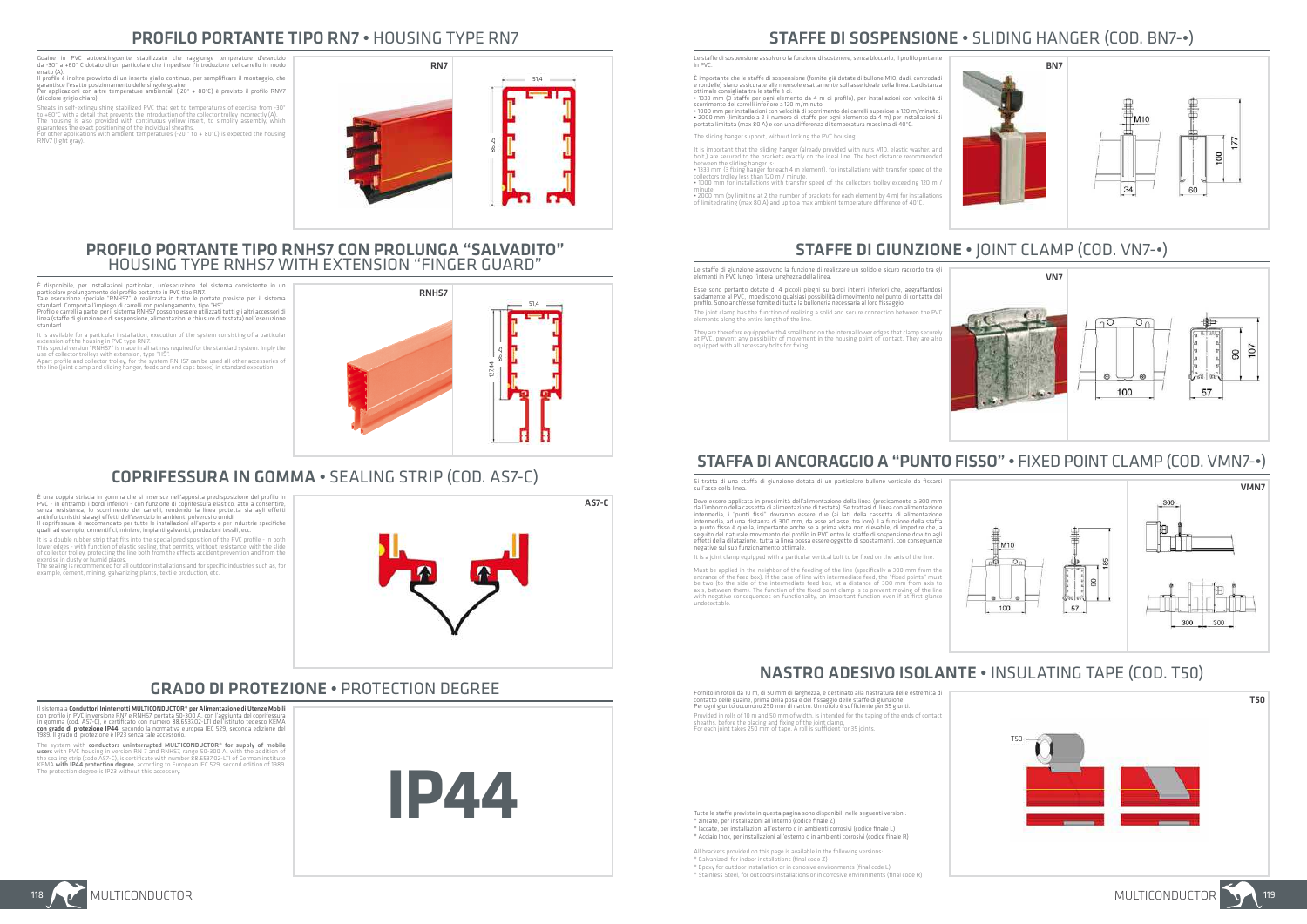## ELEMENTO DI GIUNZIONE - DILATAZIONE • EXPANSION JOINT (COD. KEV7)

Questa staffa di giunzione si impiega nelle installazioni in cui la libera dilatazione della linea non<br>può realizzarsi, ad esempio in lunghe installazioni o con frequenti curve. In tali casi, all'interno di<br>questa staffa,

#### CASSETTA DI ALIMENTAZIONE DI TESTATA • END FEED BOX (COD. AK7-28)

L'impiego di questa staffa richiede: • una staffa a "punto fisso" (VMN7) adiacente • l'utilizzo di carrelli "a doppia ruota" (.../E)

La distanza tra due profili dipende dalla temperatura ambiente in fase di montaggio. Si raccomanda di contattare il nostro ufficio tecnico per le soluzioni del caso.

This joint clamp is used in installations where the free expansion of the line can not be achieved, for example, in long installations or with frequent curves. In such cases, within this clamp, the ends of the two PVC housing can approach and move away from each other, supporting the expansion of the line.

The use of this clamp requires: • a "fixed point" clamp (VMN7) adjacent • the use of collectors trolley "dual wheel" (... / E)

The distance between two housing depends on the ambient temperature during assembly. It is recommended to contact our technical department for appropriate solutions.

Serve per l'alimentazione della linea all'estremità della stessa, ed è disponibile in una esecuzione.

L'alimentazione di testata ha le seguenti caratteristiche:<br>• pressacavo unico per cavi fino a 28 mm di diametro con pressacavo M40 da connettere, con<br>l'impiego di capicorda - ai conduttori forati e ripiegati sulle bocche f

• grado di protezione IP44 • temperatura di esercizio -30° + 80°C • resistente ai vapori di ammoniaca (NH3) e di acido cloridrico (HCL) provenienti dai processi galvanici • autoestinguenza: UL 94 V0/V1.La cassetta include 7 viti M6.

Per il profilo RNHS7 ordinare i codici AK7-28 + 1007550.

It is used for the feed of the line at the end of the same, and is available in a execution.

The feed box has the following features:<br>• cable gland for cables up to 28 mm in diameter with cable gland M40 to connect with the<br>use of lug – to pierces and folded up conductors, on the flange with sleeve inserted on the • IP44 degree of protection

• Operating temperature -30° to + 80°C<br>• resistant to vapors of ammonia (NH3) and hydrochloric acid (HCL) from galvanic processes<br>• self-extinguishing: UL 94 V0/V1. The box includes 7 screws M6.

This type of intermediate feed (current use) involves the composition of the line into two pe or memnealate recal (can ene ase) invoices the central methods.

To the RNHS7 profile order codes AK7-28 + 1007550.

![](_page_3_Picture_22.jpeg)

![](_page_3_Picture_23.jpeg)

들

195

![](_page_3_Figure_24.jpeg)

AK7-28

## CASSETTA DI ALIMENTAZIONE INTERMEDIA • LINE FEED BOX

#### ALIMENTAZIONE INTERMEDIA SENZA INTERRUZIONE DEI CONDUTTORI LINE FEED BOX WITH UNINTERRUPTED CONDUCTORS

Serve per l'alimentazione della linea in un punto qualsiasi lungo la stessa ed è disponibile in due esecuzioni:

CON PRESSACAVO UNICO (cod. LB40) per cavi fino a 28 mm di diametro con pressacavo M40 da connettersi - con l'impiego di capicorda - ai conduttori ripiegati verso l'esterno. A richiesta è disponibile un'alimentazione con pressacavo M63 per cavi fino a 44,5 mm di diametro (cod. LB63).

CON PIÙ PRESSACAVI (cat. LB32-4 o LB32-7) per cavi da 21 mm di diametro. Le dimensioni sono identiche a quelle della cassetta LB40. La cassetta è composta da 2 flange laterali con manicotti di innesto, dotate di 4 o 7 pressacavi.

![](_page_3_Picture_8.jpeg)

Questo tipo di alimentazione intermedia (di corrente impiego) comporta la composizione della linea in due tronchi, con interruzione dei conduttori nel punto di alimentazione. It is used for the feed of the line at any point along the same and is available in two versions:

![](_page_3_Picture_54.jpeg)

ONE CABLE GLAND (code LB40) for cables up to 28 mm in diameter with cable gland M40 to connect - with the use of lug – to the conductors folded up outward. On request is available a feed with M63 cable gland for cables up to 44.5 mm diameter (code

**WITH MORE CABLES GLAND** (Cat. LB32-4 or LB32-7) for cables from 21 mm in diameter. The<br>dimensions are identical to those of the box LB40. The box is composed of 2 lateral flanges<br>with inserted sleeves, with 4 or 7 cables

LB63).

**Linee fino a 100 A**<br>Usare Alimentazione LB40 + particolare plastica RN7-LCH + morsetti LC80 (uno per polo).<br>I morsetti LC80 sono tipo M6 e sostituiscono i VKK.

È possibile realizzare l'alimentazione intermedia senza interruzione dei conduttori utilizzando una delle seguenti configurazioni.

#### Linee da 150 a 300 A

Usare Alimentazione LB32-4 + particolare plastica RN7-LCH + morsetti LC200 (uno per polo). I morsetti LC200 sono tipo M8 e sostituiscono i VKG. You can achieve the line feed box with uninterrupted conductors using one of the following

#### configurations.

Lines up to 100 A Using line feed LK28 + particular plastic RN 7-LCH + terminals LC80 (one per pole). The LC80 terminals isolflex are M6 and replace the VKK.

**Lines 150 to 300 A**<br>Use line feed LK21-4 + special plastic RN 7-LCH + terminals LC200 (one per pole).<br>The LC200 terminals isolflex are M8 and replace the VKG.

![](_page_3_Picture_55.jpeg)

![](_page_3_Picture_49.jpeg)

![](_page_3_Picture_50.jpeg)

![](_page_3_Picture_51.jpeg)

#### CON ALIMENTAZIONE DI TESTATA

#### WITH END FEED BOX

#### MODO SOSPENSIONE PER LA LINEA MULTICONDUCTOR SUSPENSION WAY FOR MULTICONDUCTOR

 $-85 -1525$ 

CON ALIMENTAZIONE INTERMEDIA

WITH CENTER FEED BOX

![](_page_3_Picture_30.jpeg)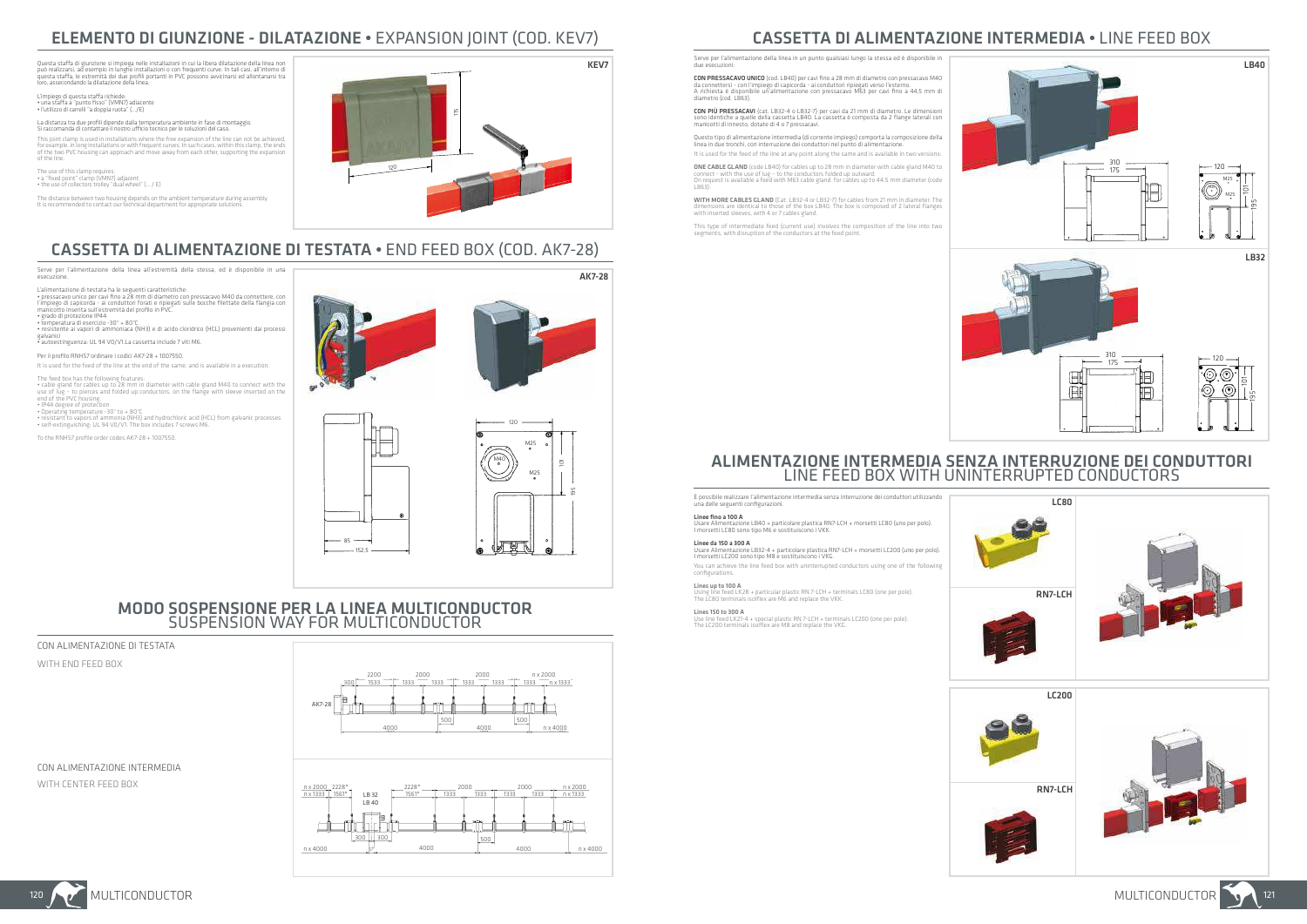## CARRELLI DI PRESA DI CORRENTE TIPO C7 • COLLECTOR TROLLEY C7 TYPE

## ESECUZIONI SPECIALI PER CARRELLI C7 • SPECIAL EXECUTIONS FOR C7 TROLLEYS

Per velocità di scorrimento maggiori di 100 m/minuto e fino a 250 m/minuto, per condizioni<br>di esercizio gravose o per ambienti polverosi è previsto l'impiego di carrelli con ruote con<br>cuscinetti a sfera in acciaio (anzichè

Per impianti con inseriti elementi di giunzione/dilatazione, (KEV7) al fine di assicurare il<br>regolare scorrimento dei carrelli anche in presenza di scostamenti dei profili per effetto di<br>dilatazione, è previsto l'impiego d

Perfettamente intercambiabili con i carrelli di tipo "S7" e i precedenti N7, sono prodotti con una più rigida e compatta struttura. La connessione con l'utenza da alimentare è<br>realizzata mediante l'impiego di una scatola portamorsettiera da applicarsi alla forcella<br>(cod. BMV), cui vaconnesso ilcavo di alimentazi Se si desidera il carrello con 1 metro di cavo premontato aggiungere al codice la lettera "L". Esempio: C7 - 4 - 35 diventa CL7 - 4 - 35.

Per i profili RNHS7 utilizzare i carrelli NLHS7 (realizzati sempre con 1 mt di cavo).

Perfectly interchangeable with the collector trolley type "S7" and the previous N7, are<br>produced with a more rigid and compact structure. The connection with the user from feed is<br>accomplished by the use of a trolley trans which connect feeding cable.<br>If you want the trolley with 1 meter of pre-assembled cable add to the code the letter "L".<br>Example: C7 - 4-35 becomes CL7 - 4-35.

For RNHS7 profiles use NLHS7 trolley (always made with 1 m cable).

| NUMERO DEI POLI<br><b>NUMBER</b><br>OF THE POLE | [A] | CODICE<br>CODE | PORTAMORSETTIERA<br><b>DA ABBINARSI</b><br><b>ITROLLEY TRANSITION</b><br>TO BE MATCHED |
|-------------------------------------------------|-----|----------------|----------------------------------------------------------------------------------------|
| $\overline{4}$                                  | 35  | $C7 - 4 - 35$  |                                                                                        |
| 5                                               | 35  | $C7 - 5 - 35$  | <b>TTB35-7</b>                                                                         |
| 6                                               | 35  | $C7 - 6 - 35$  |                                                                                        |
| 7                                               | 35  | $C7 - 7 - 35$  |                                                                                        |
| $\overline{4}$                                  | 70  | $C7 - 4 - 70$  |                                                                                        |
| 5                                               | 70  | $C7 - 5 - 70$  | <b>TTB70-7</b>                                                                         |
| 6                                               | 70  | $[7 - 6 - 70]$ |                                                                                        |
| 7                                               | 70  | $C7 - 7 - 70$  |                                                                                        |
| $\overline{4}$                                  | 100 | $C7 - 4 - 100$ |                                                                                        |
| 5                                               | 100 | $C7 - 5 - 100$ | TTB100-7                                                                               |
| 6                                               | 100 | $C7 - 6 - 100$ |                                                                                        |
| $\overline{7}$                                  | 100 | $C7 - 7 - 100$ |                                                                                        |

#### NB: per le linee 3F+PE i carrelli a 7 poli 35 - 70 - 100 A raddoppiano la loro portata e sono rispettivamente utilizzabili per assorbimento di 70 - 140 - 200 A.

NB: for the lines 3P + PE trolley by 7 poles 35-70 – 100 A double their range and are respectively used for absorption of 70-140 - 200 A.

Serve per la protezione delle estremità dei conduttori sporgenti dall'ultimo elemento di profilo<br>portante della linea. La si inserisce sui conduttori sporgenti (ridotti a ca. 2 cm ed arrotondati)<br>e la si unisce con una sta Non ha l'inserto giallo anti inversione.

It is used to protect the conductors ends protruding from the last element of the housing<br>line. You put it on the protrudine conductors (reduced to approx. 2 cm and rounded) and joins<br>with a joint clamp at the last element insert anti reversal.

> Per impianti di zincatura è da usarsi il carrello CL7-.../V con parti metalliche in acciaio inox (A2) e velocità fino a 100 m/min. Per i carrelli da usarsi con l'imbuto di trasferimento (cod.ITN) la lunghezza del cavo è di 2 m (cod. CLTG7-...).

> Altre possibili esecuzioni speciali (ruote WZ), in funzione delle particolari condizioni di esercizio

a volta a volta valutabili, saranno considerate in sede di offerta specifica.

To speed of sliding greater than 100 m/minute and up to 250 m/minute, for hard operating<br>conditions or for dusty environments is provided the use of trolleys with wheels with steel ball<br>bearings (instead of teflon): WS-whe

For systems with inserted expansion joints, (KEV7) in order to ensure the sliding of trolleys<br>even in the presence of deviations of the housings for the effect of expansion, is provided the<br>operation of trolleys with centr

For galvanizing systems is to be used the CL7-.../V trolley with metal parts in stainless steel<br>(A2) and speeds up to 100 m / min.<br>For trolleys to be used with the transfer guide (cod.ITN) the cable length is 2 m (code-CLT

Le linee MULTICONDUCTOR possono essere fornite anche in elementi curvi orizzontali o verticali, concavi o convessi di raggio a richiesta. Per la fornitura di linee circolari, o comunque<br>con curve, è sempre necessario un disegno dettagliato e quotato dell'impianto.<br>Le curve orizzontali hanno un raggio minim

Other possible special versions (wheels WZ), depending on the particular conditions of exercise, will be considered in the specific offer.

![](_page_4_Picture_45.jpeg)

![](_page_4_Picture_46.jpeg)

![](_page_4_Picture_47.jpeg)

![](_page_4_Picture_48.jpeg)

![](_page_4_Picture_49.jpeg)

![](_page_4_Picture_51.jpeg)

#### CHIUSURA DI TESTATA • END CAP (COD. EN7)

#### ELEMENTO INTRODUZIONE/ESTRAZIONE CARRELLI • INSPECTION UNIT (COD. UN7)

Nelle linee con più carrelli inseriti - ove risulti disagevole rimuovere per la manutenzione<br>carrelli già inseriti o introdurne di nuovi dal fondo linea - è opportuna l'applicazione di una<br>unità introduzione/estrazione car 3 esecuzion

#### Per il profilo RNHS utilizzare il tipo ENHS7.

To the RNHS profile use the type ENHS7.

![](_page_4_Picture_5.jpeg)

• UN7/35: per carrelli da 35 A (lungh. 200 mm); • UN7/70: per carrelli da 70 A (lungh. 350 mm); • UN7/100: per carrelli da 100 A (lungh. 500 mm).

#### Per il profilo RNHS utilizzare il tipo UNHS7.

In lines with more collectors trolley entered – where it appears unconfortable to remove for<br>maintenance collectors trolley already entered, or introduce new ones from the bottom line - it<br>is appropriate to apply a units o half-elements of removable sheath, to be fixed to the adjacent housing elements with 2 joint clamp VN7. They are available in 3 versions:<br>• UN7/35: for collectors trolley from 35 A (length 200 mm);<br>• UN7/70: for collectors trolley from 70 A (length 350 mm);<br>• UN7/100: for collectors trolley from 100 A (length 500

To the RNHS profile use the UNHS7 type.

## UN7

## ELEMENTI CURVI • CURVES (COD. BRN7)

Nelle curve orizzontali il conduttore superiore deve essere fornito pre-curvato se il raggio della curva è minore di quanto nella seguente tabella:

The MULTICONDUCTOR lines can also be provided in horizontal or vertical curve, concave or<br>convex of radius on request. For the providing of circular lines, or otherwise with curves, you<br>always need a detailed drawing with

On horizontal curves the upper conductor must be provided pre-curved if the radius of the curve is lower than in the following table:

| $LINEA \cdot LINE$ | $RAGGIO \cdot RADIUS$ |
|--------------------|-----------------------|
| 50 A               | non necessario        |
| 80 A               | 2000 mm               |
| 100A               | 2500 mm               |
| 150 A              | 3000 mm               |
| 200 A              | 2500 mm               |
| 300 A              | 3000 mm               |

- Per i conduttori laterali nelle curve verticali utilizzare la stessa tabella - Per il profilo RNHS7 utilizzare le curve BRNHS7

- For the lateral conductors in vertical curves use the same table

- To RNHS7 the profile use BRNHS7 curves

![](_page_4_Figure_24.jpeg)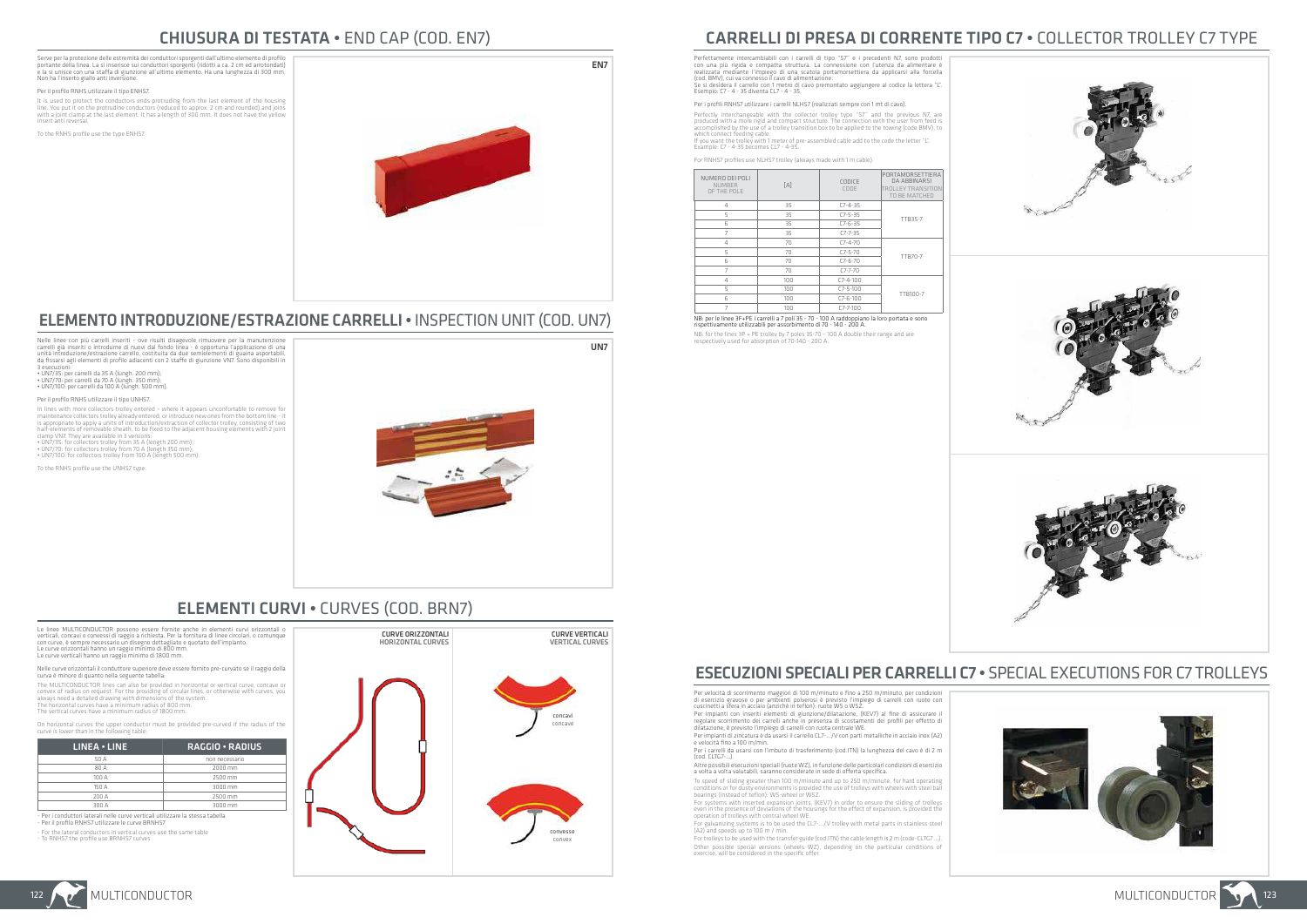|                        |                |                |                |                |                |                |                |                | RUOTE DI RICAMBIO . SPARE WHEELS |                |                | Le cifre si riferiscono al numero di ruote necessarie per ogni carrello · The figures refer to the number of wheels required for each trolley. |                |                |                |                |                |
|------------------------|----------------|----------------|----------------|----------------|----------------|----------------|----------------|----------------|----------------------------------|----------------|----------------|------------------------------------------------------------------------------------------------------------------------------------------------|----------------|----------------|----------------|----------------|----------------|
|                        |                |                |                |                |                |                |                |                | TIPO DI RUOTE . TYPE OF WHEELS   |                |                |                                                                                                                                                |                |                |                |                |                |
|                        |                | <b>WE</b>      | W              | <b>WS</b>      | WZ             | WSZ            | <b>SLR</b>     | KL             | KL80                             | <b>SL</b>      | TSL            | AK075                                                                                                                                          | <b>TW</b>      | <b>DWSL</b>    | <b>DW</b>      | NL (TOP)       | NL (CONTROL)   |
|                        | $S5-$ *-35     |                |                |                |                |                |                | $\overline{2}$ |                                  | 2              |                |                                                                                                                                                |                |                |                |                |                |
|                        | $55 - -80$     |                |                |                |                |                |                | $\overline{2}$ | $\overline{1}$                   | $\overline{2}$ | $\mathbf{1}$   |                                                                                                                                                | $\overline{2}$ |                |                |                |                |
|                        | $S5-$ *-125    |                |                |                |                |                |                | $\overline{2}$ | $\overline{2}$                   | $\overline{2}$ | $\mathsf{Z}$   |                                                                                                                                                | 3              |                |                |                |                |
|                        | $SK5 - * -35$  |                |                |                |                |                |                | $\overline{2}$ |                                  | $\overline{2}$ |                |                                                                                                                                                |                |                |                |                |                |
| $\mathbb{E}\mathbb{Y}$ | $SK5 - * - 80$ |                |                |                |                |                |                | $\overline{2}$ | $\overline{1}$                   | $\overline{2}$ | $\mathbf{1}$   |                                                                                                                                                | $\overline{2}$ |                |                |                |                |
|                        | $SK5-$ *-125   |                |                |                |                |                |                | $\overline{2}$ | $\overline{2}$                   | $\overline{2}$ | $\overline{2}$ |                                                                                                                                                | 3              |                |                |                |                |
| TROLLI                 | $57-$ *-35     |                |                |                |                |                |                | $\overline{2}$ |                                  | $\overline{2}$ |                | $\mathbf{1}$                                                                                                                                   | $\overline{1}$ |                |                |                |                |
| $\sqcup$               | $57 - * -70$   |                |                |                |                |                |                | $\overline{4}$ |                                  | $\overline{4}$ |                | $\mathbf{1}$                                                                                                                                   | $\overline{2}$ |                |                |                |                |
| $\bigcirc$             | $S7-$ *-100    |                |                |                |                |                |                | 6              |                                  | 6              |                | $\overline{1}$                                                                                                                                 | 3              |                |                |                |                |
| TYPE                   | $SK7-*-35$     |                |                |                |                |                |                | $\overline{2}$ |                                  | $\overline{2}$ |                |                                                                                                                                                |                |                |                |                |                |
|                        | $SK7-*-70$     |                |                |                |                |                |                | $\overline{4}$ |                                  | $\overline{4}$ |                | 1                                                                                                                                              | $\overline{2}$ |                |                |                |                |
| $\bullet$              | $SK7-*-100$    |                |                |                |                |                |                | 6              |                                  | 6              |                | $\overline{1}$                                                                                                                                 | $\overline{3}$ |                |                |                |                |
| <b>RRELLO</b>          | NL7-*-35       |                |                |                |                |                | 2              | $\overline{2}$ |                                  | $\overline{2}$ |                |                                                                                                                                                |                | $\mathbf{1}$   | 1              | $\mathbf{1}$   | $\overline{2}$ |
|                        | NL7-*-70       |                |                |                |                |                | $\overline{4}$ | $\overline{4}$ |                                  | $\overline{4}$ |                |                                                                                                                                                |                | 2              | $\overline{2}$ | 2              | $\overline{4}$ |
|                        | NL7-*-100      |                |                |                |                |                | 6              | 6              |                                  | 6              |                |                                                                                                                                                |                | 3              | 3              | 3              | 6              |
| $\prec$<br>ت           | NLHS7-*-35     |                |                |                |                |                | $\overline{2}$ | $\overline{2}$ |                                  | $\overline{2}$ |                |                                                                                                                                                |                | $\mathbf{1}$   | $\mathbf{1}$   | $\mathbf{1}$   | $\overline{2}$ |
| $\overline{\square}$   | NLHS7-*-70     |                |                |                |                |                | $\overline{4}$ | $\overline{4}$ |                                  | $\overline{4}$ |                |                                                                                                                                                |                | $\overline{2}$ | $\overline{2}$ | $\overline{2}$ | $\overline{4}$ |
|                        | NLHS7-*-100    |                |                |                |                |                | 6              | 6              |                                  | 6              |                |                                                                                                                                                |                | 3              | 3              | 3              | 6              |
| Ddil                   | $C7-*-35$      | 1              | $\overline{2}$ | $\overline{2}$ | $\overline{2}$ | $\overline{2}$ |                |                |                                  |                |                |                                                                                                                                                |                |                |                |                |                |
|                        | $C7-*-70$      | $\overline{2}$ | 3              | $\overline{2}$ | $\overline{2}$ | $\overline{2}$ |                |                |                                  |                |                |                                                                                                                                                |                |                |                |                |                |
|                        | $C7-$ *-100    | $\mathbf{1}$   | $\overline{4}$ | $\overline{2}$ | $\overline{2}$ | $\overline{2}$ |                |                |                                  |                |                |                                                                                                                                                |                |                |                |                |                |
|                        | $CL7-*-35$     | 1              | $\overline{2}$ | $\overline{2}$ | $\overline{2}$ | $\overline{2}$ |                |                |                                  |                |                |                                                                                                                                                |                |                |                |                |                |
|                        | $CL7-*-70$     | $\overline{2}$ | 3              | $\overline{2}$ | $\overline{2}$ | $\overline{2}$ |                |                |                                  |                |                |                                                                                                                                                |                |                |                |                |                |
|                        | $CL7-*-100$    | $\mathbf{1}$   | 4              | $\overline{2}$ | $\overline{2}$ | $\overline{2}$ |                |                |                                  |                |                |                                                                                                                                                |                |                |                |                |                |

Le cifre della tabella si riferiscono al numero di spazzole necessarie per ogni articolo. Per i carrelli da 70 A il numero di spazzole è doppio, per quelli da 100 A è triplo. The figures in the table refer to the number of brushes needed for each item. For trolleys from 70 A the number of brushes is double, for those from 100-A is triple. Esempio: 1 pz C7-4-35 contiene 3 pz K91-P e 1 pz C91-A. • Example: 1 pcs C7-4-35 contains 3 pcs K91-P and 1 pc C91-A.

#### SPAZZOLE DI RICAMBIO • SPARE CARBON BRUSHES

|                        | TIPO DI SPAZZOLE . TYPE OF BRUSHES |                |       |                |               |                |              |              |              |              |                |
|------------------------|------------------------------------|----------------|-------|----------------|---------------|----------------|--------------|--------------|--------------|--------------|----------------|
|                        |                                    | K91-P          | K91-A | B91-SP         | <b>B91-SA</b> | <b>B91-SN</b>  | <b>B91-P</b> | <b>B91-A</b> | <b>B91-N</b> | $C91-A$ (PE) | C91-D (twin)   |
|                        | $S5 - 4 - 35$                      |                |       |                |               |                | 3            |              |              |              |                |
|                        | $S5 - 5 - 35$                      |                |       |                |               |                | 3            | 11           | $\mathbf{1}$ |              |                |
|                        | $S7 - 4 - 35$                      |                |       | 3              | и             |                |              |              |              |              |                |
| $\mathbb{E}\mathbb{Y}$ | $S7 - 5 - 35$                      |                |       | $\overline{3}$ |               | $\mathbf{1}$   |              |              |              |              |                |
|                        | $S7 - 6 - 35$                      |                |       | 5              |               |                |              |              |              |              |                |
|                        | $S7 - 7 - 35$                      |                |       | 5              |               | $\overline{1}$ |              |              |              |              |                |
| TROLLE                 | SK7-4-35                           |                |       | 3              |               |                |              |              |              |              |                |
| $\frac{\mu}{\Box}$     | SK7-5-35                           |                |       | 3              |               | $\overline{1}$ |              |              |              |              |                |
|                        | SK7-6-35                           |                |       | 5              |               |                |              |              |              |              |                |
| TYPE                   | SK7-7-35                           |                |       | 5              |               | $\overline{1}$ |              |              |              |              |                |
| $\bullet$              | NL7-4-35                           | 3              |       |                |               |                |              |              |              |              |                |
|                        | NL7-5-35                           | 4              |       |                |               |                |              |              |              |              |                |
| ARRELLO                | NL7-6-35                           | 5              |       |                |               |                |              |              |              |              |                |
|                        | NL7-7-35                           | 6              |       |                |               |                |              |              |              |              |                |
|                        | NLHS7-4-35                         | 3              |       |                |               |                |              |              |              |              |                |
| $\overline{D}$         | NLHS7-5-35                         | $\overline{4}$ | -1    |                |               |                |              |              |              |              |                |
|                        | NLHS7-6-35                         | 5              |       |                |               |                |              |              |              |              |                |
| TIPO I                 | NLHS7-7-35                         | 6              |       |                |               |                |              |              |              |              |                |
|                        | $C4 - 35$                          | 3              |       |                |               |                |              |              |              |              |                |
|                        | $C7 - 4 - 35$                      | 3              |       |                |               |                |              |              |              |              |                |
|                        | $C7 - 5 - 35$                      | 4              |       |                |               |                |              |              |              |              |                |
|                        | $C7 - 6 - 35$                      | 3              |       |                |               |                |              |              |              |              | $\overline{2}$ |
|                        | $C7 - 7 - 35$                      | 4              |       |                |               |                |              |              |              |              | $\overline{2}$ |

![](_page_5_Picture_4.jpeg)

![](_page_5_Picture_5.jpeg)

![](_page_5_Picture_6.jpeg)

Per un buon trascinamento le forcelle di traino debbono essere posizionate circa 30 mm sotto gli occhielli di aggancio delle catenelle di cui è dotato il carrello.<br>**Sono disponibili in tre esecuzioni:** 

## PORTAMORSETTIERA PER CARRELLI • TRANSITION BOX

Come anticipato nel paragrafo relativo ai carrelli tipo "C7", il loro impiego prevede<br>l'abbinamento di scatole portamorsettiera separate (da applicarsi alle forcelle di traino dei<br>carrelli stessi) destinate a ricevere i ca

## FORCELLE DI TRAINO PER CARRELLI • TOWING ARM (COD. BMV)

Servono a realizzare il trascinamento equilibrato ed ottimale del carrello, tramite le catenelle<br>di cui lo stesso è dotato. Durante l'esercizio una delle catenelle è tesa, l'altra non esercita<br>trazione: in tal modo le osci

## IMBUTO DI TRASFERIMENTO CARRELLI • TRANSFER GUIDES (COD. TRN7)

#### Tipi disponibili, dimensioni e struttura sono i seguenti:

As mentioned in the section on trolleys type "C7", their use provides the combination of<br>transition box separate (to be applied to the towing arm of the same trolleys) intended to<br>receive output cables from trolleys and to

Available types, sizes and structure are as follows:

| $COMCF \cdot CONF$ | <b>DIMENSIONE</b><br><b>DIMENSIONS</b><br>lmml | <b>MORSETTI</b><br>RIGID BARS | PRESSACAVI<br>CABLE GLAND |
|--------------------|------------------------------------------------|-------------------------------|---------------------------|
| <b>TTR35-7</b>     | 175x115x70                                     | $7$ da 4 mm <sup>2</sup>      | 2xM32                     |
| <b>TTB70-7</b>     | 170x115x70                                     | $7$ da 10 mm <sup>2</sup>     | $2xM32 + 1xM40$           |
| TTB100-7           | 195x160x80                                     | $7$ da 16 mm <sup>2</sup>     | $3xM32 + 1xM40$           |
| TTR140-4-2         | 195x160x80                                     | 4 da 35 mm <sup>2</sup>       | $2xM32 + 1xM50$           |
| TTB200-7-6         | 330x250x145                                    | 7 viti M10                    | 6xM32 + 1x20-70 Ø         |

• BMV-35 per carrelli da 35 A • BMV-70 per carrelli da 70 A • BMV-100 per carrelli da 100 A

Per la versione in acciaio inox aggiungere una "R" al fondo del codice.

They are used to achieve the optimum and balanced drag of the trolley, through the chains<br>of which it is equipped. During the exercise, one of the chain is stretched, the other does<br>not exercise traction: in this way the o

For a good drag towing arm should be positioned about 30 mm below eyelets for attaching of the chain, that comes with the trolley.

#### They are available in three versions:

• BMV-35 for trolleys from 35 A • BMV-70 for trolleys from 70 A • BMV-100 for trolleys from 100 A

For the stainless steel version add an "R" at the end of the code.

C7-4-35 + TTB35-7 + BMV35

![](_page_5_Picture_38.jpeg)

Per permettere il passaggio dei carrelli tra due linee MULTICONDUCTOR separate sono previsti appositi imbuti di trasferimento carrelli. Si raccomanda di contattare il nostro ufficio tecnico per le soluzioni del caso. Per il profilo RNHS7 utilizzare il tipo ITNHS7.

To allow the passage of trolleys between two separate MULTICONDUCTOR lines are provided<br>special transfer guides. It is recommended to contact our technical department for the<br>solutions of the case.<br>To the RNHS7 profile use

![](_page_5_Picture_39.jpeg)

Ruote extra Extra wheel (../E)

Ruote superiori Top wheel (../T/S or ../T)

Ruote doppie superiori con ruote laterali Double top wheel with side wheels (../TZ)

![](_page_5_Picture_36.jpeg)

![](_page_5_Picture_7.jpeg)

CL7-7-35/HS (per/for RNHS7)